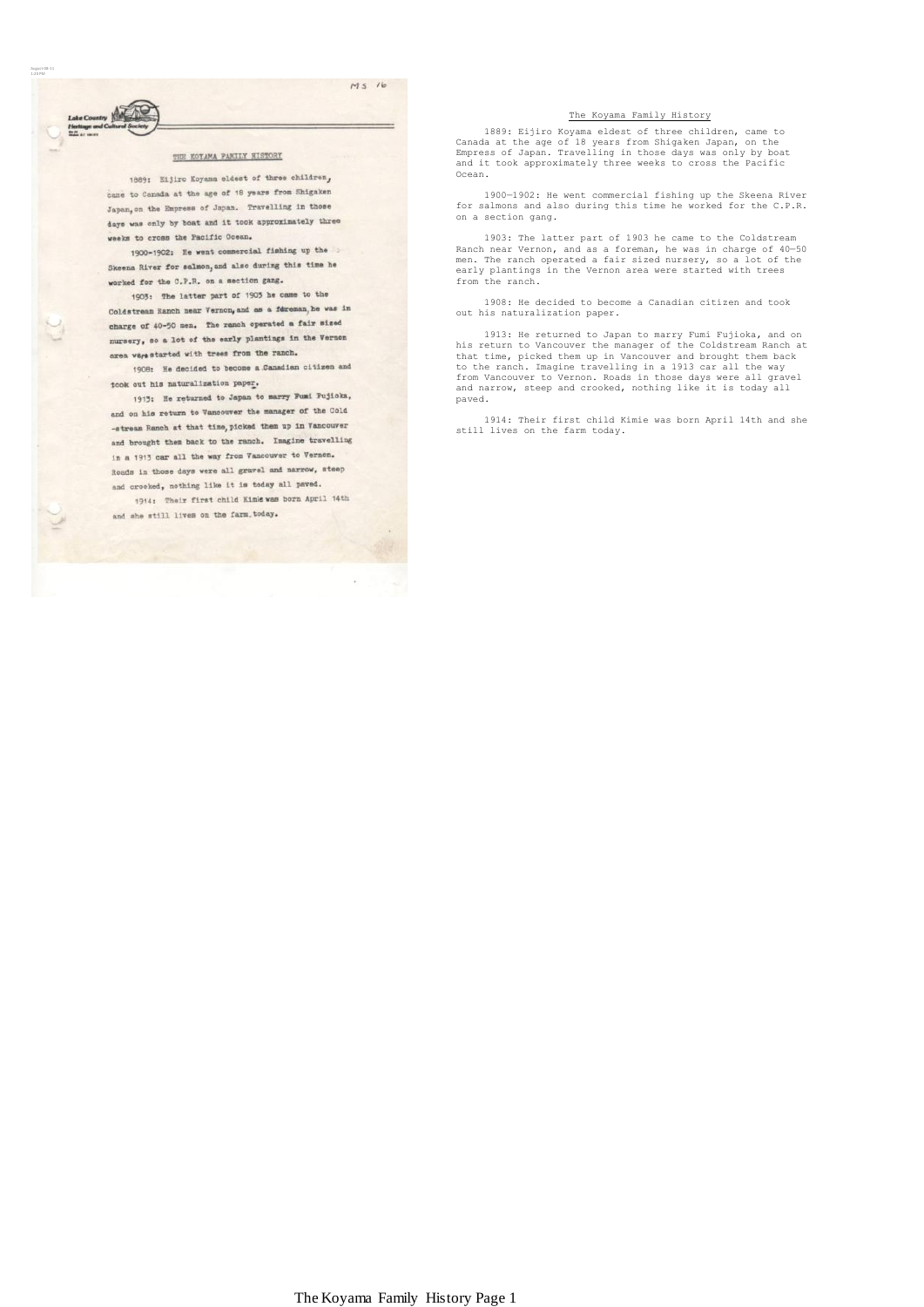1915: Seichi, their second child was born December 16th. Seich at present is in the ministry in Japan. 1916: The spring of 1916 he and a few others got together and purchased 20 acres of land on the flats next door to Mr.W.R. Powley. This land was purchased from Mr. Sid Edwards who later retired to New Zealand. To move from the Coldstream Ranch to the newly purchased land, he borrowed a team of horses named Hip & Tuck from Mr. Powley. It took two days to travel one way. One stop was at what is now known as the Commonage. The land was all in bush, so the first year some clear -ing was done, and all by hand.

August-08-11 1:21 PM

> 1917: The small portion that was cleared was ; planted into strawberries. As more land was cleared, he went into dairy farming, which kept up until 1948.

1930: He was left with ten children when his wife passed away on February 7th, 1930. During the hungry 30's it was no easy task to bring up a big family. He had to take on the responsibility of both mother and father so he had to cook, mend clothes, and even learned to knit sweaters, socks, mits etc. for his children. With a lot of hard work and patience, he was able to pull through.

1948: In the fall of 1948 he retired to Mayne Island and lived there until 1956 when he passed away in Vancouver. Those left surviving are Kimie (Takenaka) still living

1915: Seichi, their second child was born December 16th. Seich at present is in the ministry in Japan.

 1916: The spring of 1916 he and a few others got together and purchased 20 acres of land on the flats next door to Mr.W.R. Powley. This land was purchased from Mr. Sid Edwards who later retired to New Zealand. To move from the Coldstream Ranch to the newly purchased land, he borrowed a team of horses named Nip & Tuck from Mr. Powley. It took two days to travel one way. One stop was at what is now known as the Commonage. The land was all in bush, so the first year some clearing was done, and all by hand.

 1917: The small portion that was cleared was planted into strawberries. As more land was cleared, he went into dairy farming, which kept up until 1948.

 1930: He was left with ten children when his wife passed away on February 7th, 1930. During the hungry 30's it was no easy task to bring up a big family. He had to take on the responsibility of both mother and father so he had to cook, mend clothes, and even learned to knit sweaters, socks, mites etc. for his children. With a lot of hard work and patience, he was able to pull through.

 1948: In the fall of 1948 he retired to Mayne Island and lived there until 1956 when he passed away in Vancouver. Those left surviving are Kimie (Takenaka) still living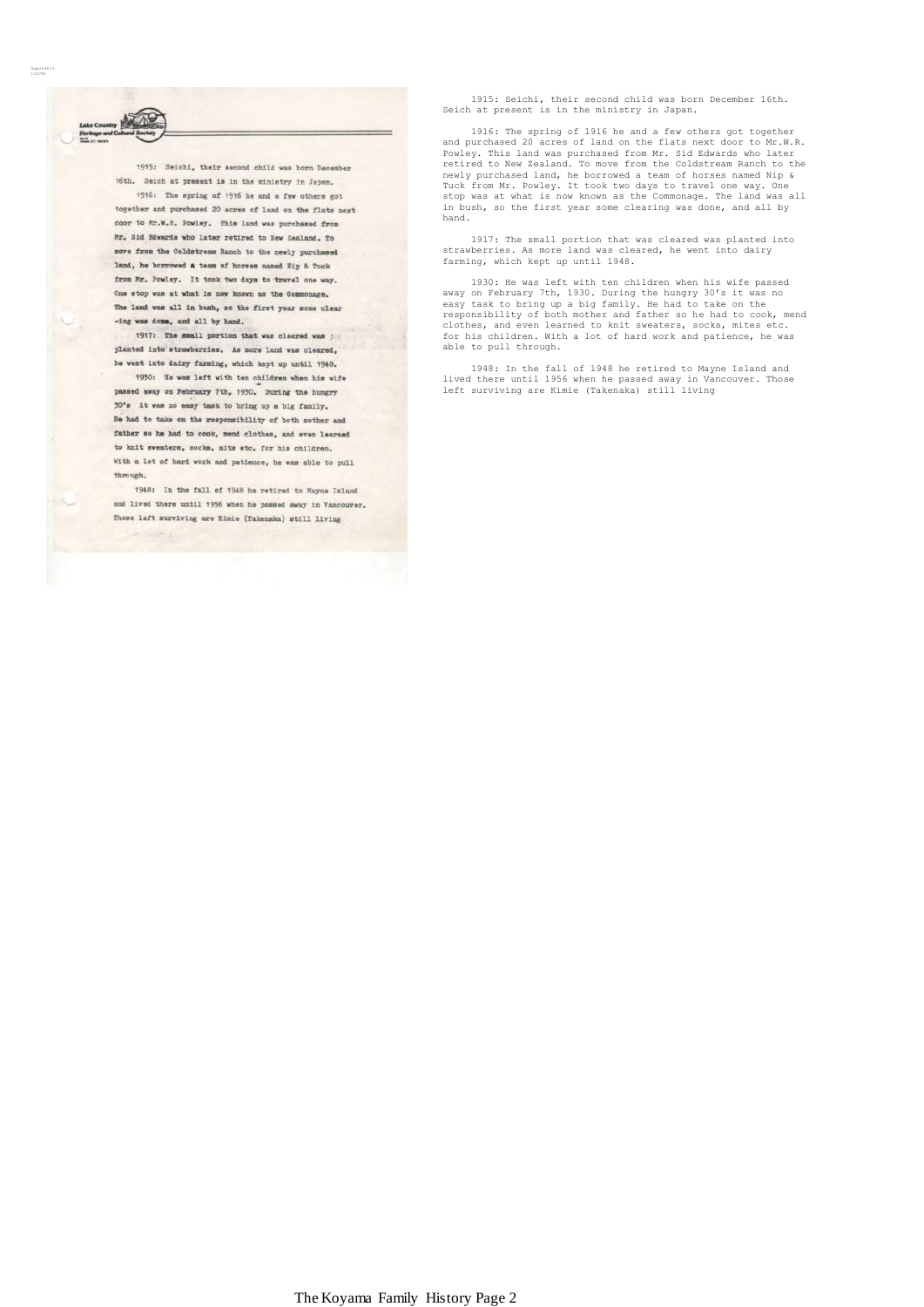

on the farm--Seich Koyama in the ministry in Japan.<br>Sax Koyama Ok. Centre--Ted Koyama Toronto Ont.--Harve<br>(Taguchi) Vancouver B.C.--Jean (Kobyashi) Ok. Centre--<br>Motoy Koyama Quesnel B.C.--Mary (Itami) Hawaii--Kadi<br>Koyama Q